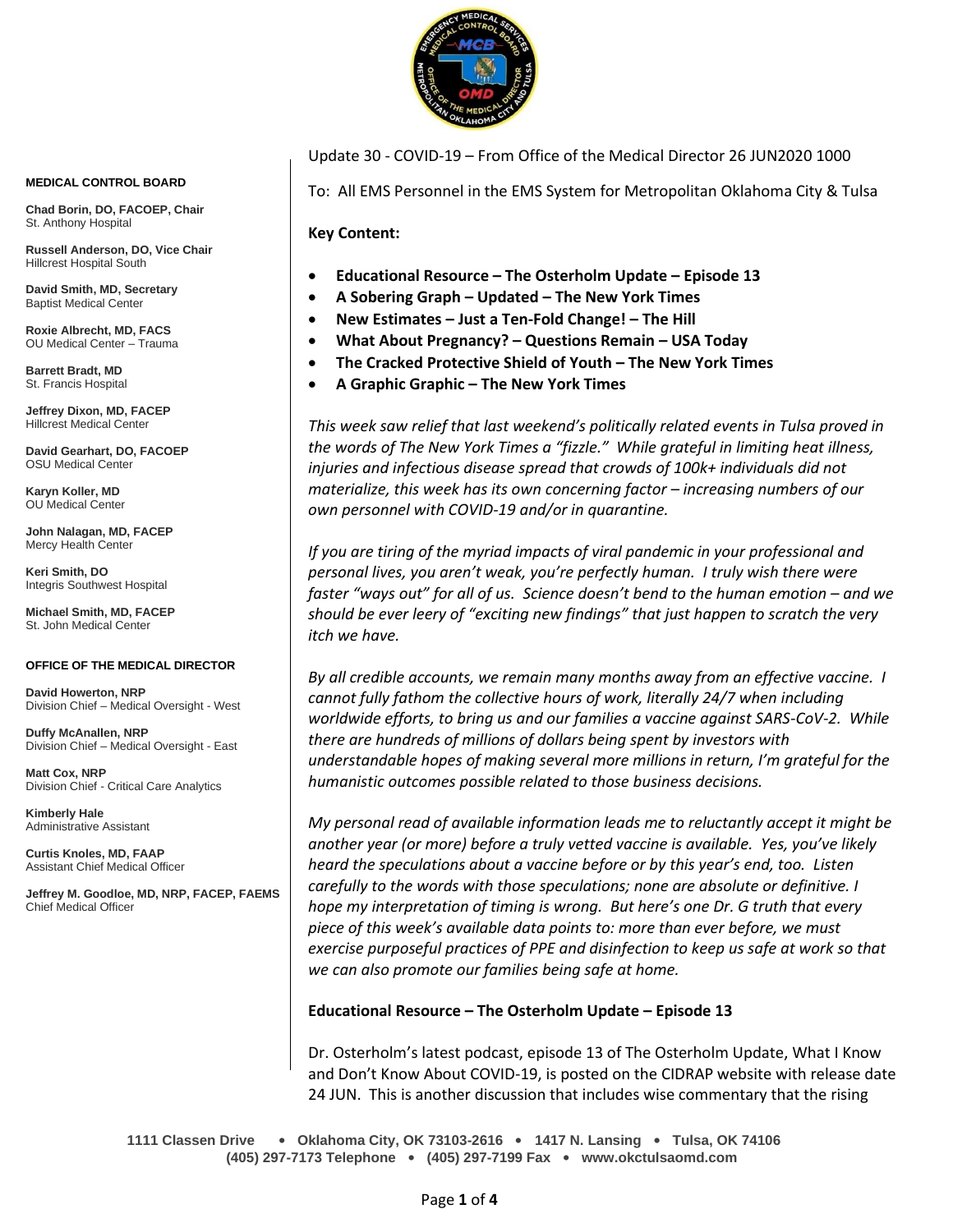numbers of COVID-19 cases in the United States are NOT due to only an increase in testing but moreover increases in the percentages positives among those tested. He is also sharing more certainties about a "continuous burn" of infections ahead, with hot spots moving about the country. Unfortunately, in this paradigm, you and I are the "kindling" for this burn. He isn't saying this in a doom and gloom manner. It's just the fact that as humans, we are the ones susceptible to the SARS-CoV-2 virus. There are concerns that remain about increasing severity with male gender, obesity, cardiovascular disease, COPD, and diabetes. There are difficult realities about disproportionate impacts racially too. You can access it at this link:<https://www.cidrap.umn.edu/covid-19/podcasts-webinars/episode-13> or The Osterholm Update is available on Spotify, Apple Podcasts, or Google Play.

**A Sobering Graph – Updated – The New York Times**

# Oklahoma Coronavirus Map and Case Count



By The New York Times Updated June 19, 2020, 8:14 A.M. E.T.

**TOTAL CASES** 9,354 **DEATHS** 366

Includes confirmed and probable cases where available

# By The New York Times Updated June 26, 2020, 7:53 A.M. E.T.



**TOTAL CASES** 11,947 **DEATHS** 375

Includes confirmed and probable cases where available

If you are interested in following this graph over time, the link is: <https://www.nytimes.com/interactive/2020/us/oklahoma-coronavirus-cases.html>

It's rare that I will repeat content in these Updates, but last Friday morning's graph right next to this morning's shows us that we undeniably have local challenges. If you look carefully, you'll see one day this week was "better" = relative to the other days this week, lower new case numbers. I'd be excited for any good news too, except track it closely and….

**1111 Classen Drive** • **Oklahoma City, OK 73103-2616** • **1417 N. Lansing** • **Tulsa, OK 74106 (405) 297-7173 Telephone** • **(405) 297-7199 Fax** • **www.okctulsaomd.com**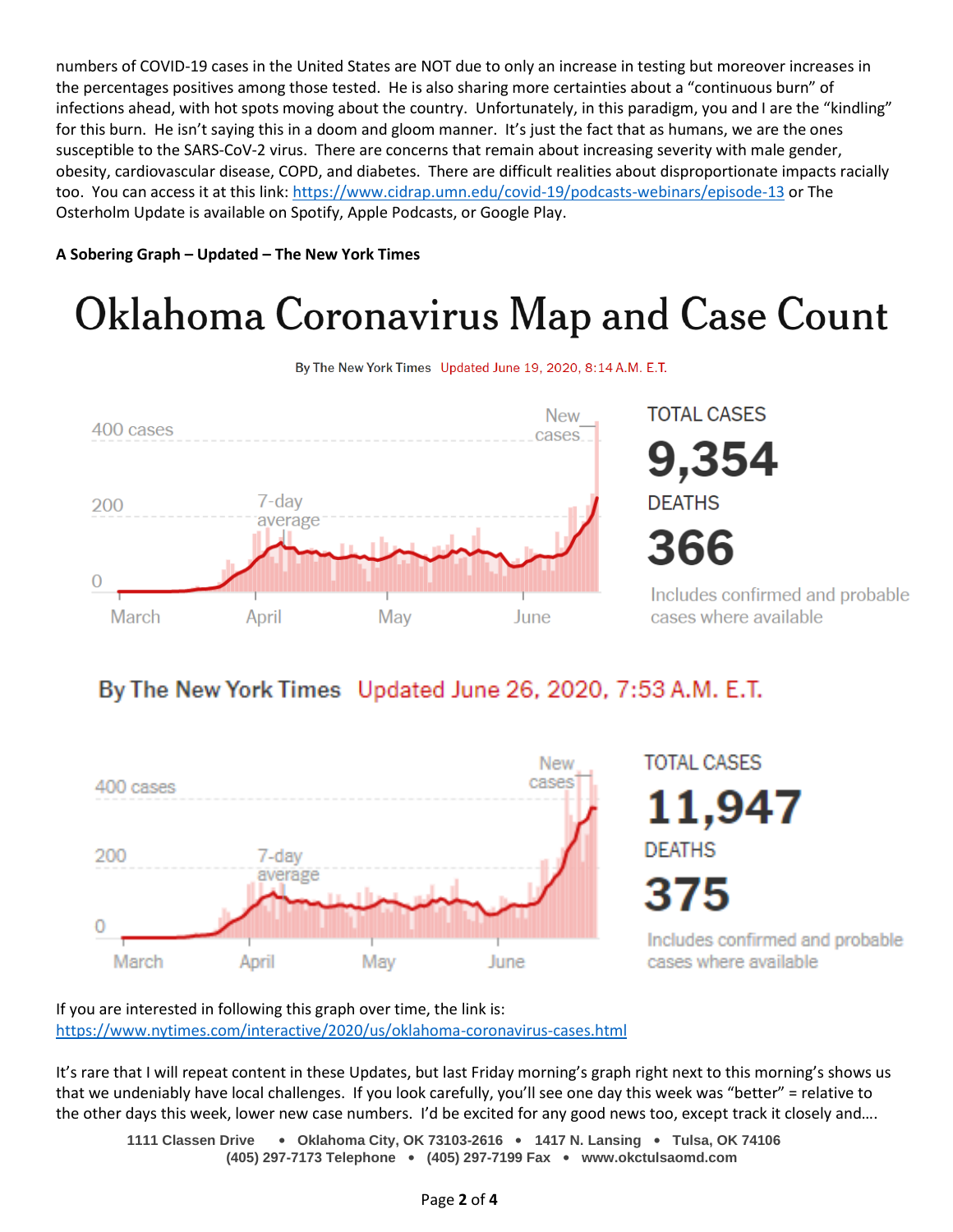it was Monday. This really means less testing was available, sought and done over the weekend, not that the virus is disappearing. This same pattern is seen in earlier weeks with most of the "down days" being Sundays or Mondays. This webpage has further data about COVID-19 cases in Oklahoma and discusses the data sources used by *The New York Times*. Recall that the "7-day average" line depicted above simply means the total of that day's new cases plus the previous 6 days' new cases then that summation divided by 7. That might or might not be obvious, though when discussing data points, it is always relevant to make sure everyone is operating with the same definition of what the data represents.

From time to time, the OMD team will be asking all organizations/departments in our EMS system for updates in numbers of members that have confirmed tested positive for COVID-19. I'm committing to making sure we have our numbers accurate before sharing with you, so we will be doing that monthly unless local catastrophic surge occurs to avoid query fatigue of our partners. Without specific numbers then released today, it is no imagination that we have a notable increase in members off work with symptomatic COVID-19 and/or on quarantine due to prolonged contacts with confirmed cases while non-PPE protected.

## **New Estimates – Just a Ten-Fold Change! – The Hill**

Further evidence that we must be careful – at AND away from work – are these new estimates, based upon COVID-19 blood tests and other blood samples taken initially for non-COVID-19 tests, indicating a ten-fold increase in Americans infected to date. Remember, these are estimates derived from a much smaller number of confirmed positive cases. A quick, informative read about this from yesterday's *The Hill*, is at: [https://thehill.com/policy/healthcare/504552-cdc](https://thehill.com/policy/healthcare/504552-cdc-coronavirus-may-have-infected-10-times-more-americans-than-known)[coronavirus-may-have-infected-10-times-more-americans-than-known](https://thehill.com/policy/healthcare/504552-cdc-coronavirus-may-have-infected-10-times-more-americans-than-known)

### **What About Pregnancy? – Questions Remain – USA Today**

For those of you presently or very recently with pregnancy in your household, you already know what an exciting AND ANXIOUS time this is. Add concerns about COVID-19 into that mix, and the anxiousness understandably soars past the excitement. A gentle ask from Dr. G – please be extra kind to your colleagues that are pregnant or have a pregnant spouse/significant other right now. A lot is going through their thoughts they most likely aren't sharing. Supportive words and offers to help that can allow fewer physically/socially close errands and such can be far more welcomed than you might think.

In the earlier days of COVID-19, it was widely reported no real impacts on mother or baby. That hasn't suddenly changed, but…here's an article from yesterday's *USA Today* newspaper that you must be careful to keep reading beyond its headline. Cause and effect of hospitalization is NOT firmly established per the CDC. I can share from the Emergency Department perspective that we always consider pregnancy status when evaluating whether it is just as safe for discharge home v admission to hospital. We often admit for cautious observation for day or so if doubts are present, thus the higher reported hospitalization rate does not immediately equal severe COVID-19 disease. While the headline is understandably worrisome, read this one through and more than anything, you'll confirm the value of pre-natal care, keeping those pregnancy check-ups and promptly reporting any symptom concerns to the OB/GYN specialist.

Here's that link: [https://www.usatoday.com/story/news/health/2020/06/25/pregnant-women-coronavirus](https://www.usatoday.com/story/news/health/2020/06/25/pregnant-women-coronavirus-hospitalized-sent-icu-more-often/3257613001/)[hospitalized-sent-icu-more-often/3257613001/](https://www.usatoday.com/story/news/health/2020/06/25/pregnant-women-coronavirus-hospitalized-sent-icu-more-often/3257613001/)

### **The Cracked Protective Shield of Youth – The New York Times**

If you watched the thespians pictured below for the first time on syndicated reruns, then congratulations, you have health protections of being an age that those older (including I) had to involuntarily give up. However, you might just be interested in an article also from yesterday (yesterday proved a very busy and helpful news day on this viral pandemic) just for you:<https://www.nytimes.com/2020/06/25/us/coronavirus-cases-young-people.html>